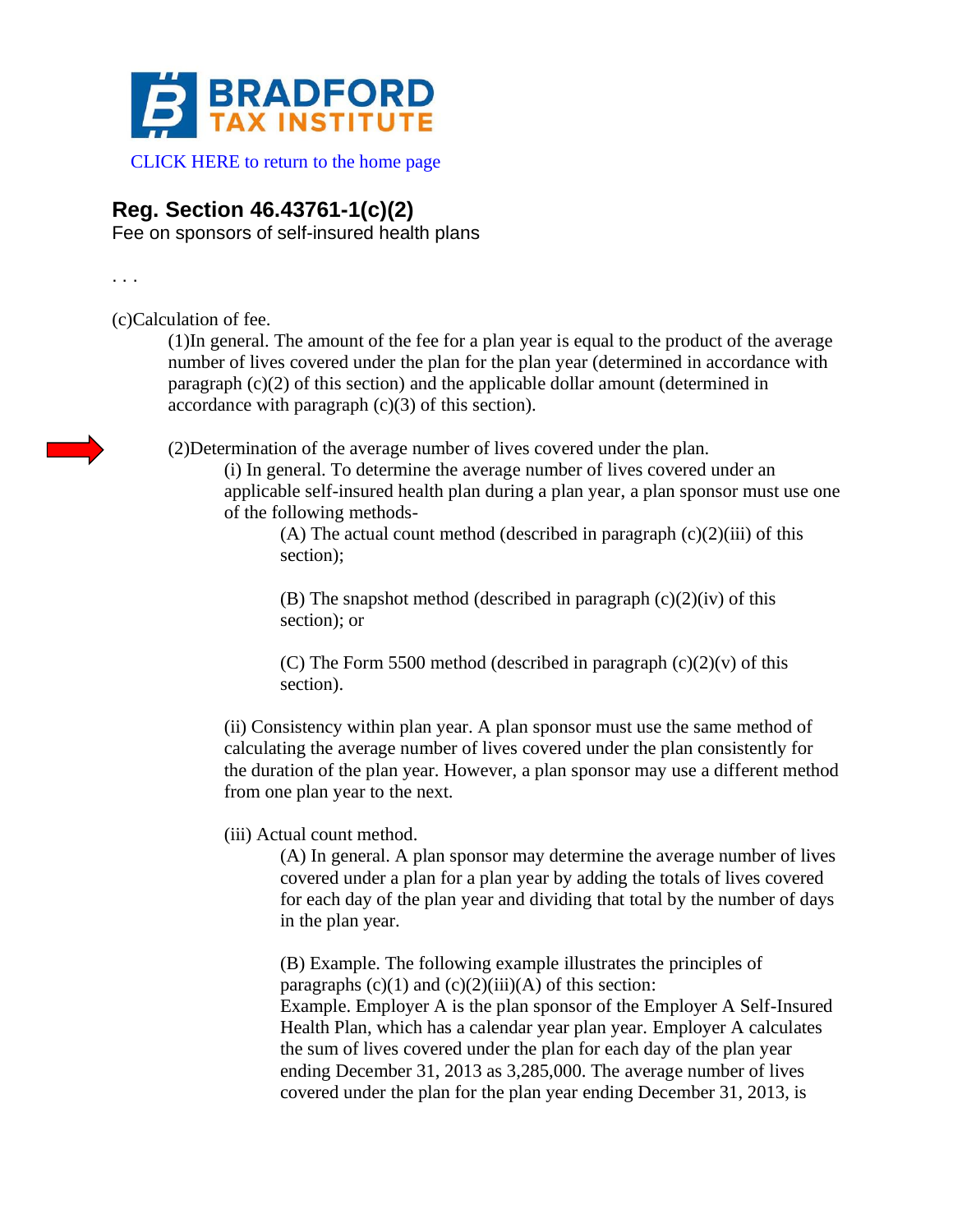3,285,000 divided by 365, or 9,000. To calculate the section 4376 fee for the plan under paragraph  $(c)(1)$  of this section for the plan year ending December 31, 2013, Employer A must determine the applicable dollar amount under paragraph  $(c)(3)$  of this section and multiply that amount by 9,000.

(iv) Snapshot method.

(A) In general. A plan sponsor may determine the average number of lives covered under an applicable self-insured health plan for a plan year by adding the totals of lives covered on a date during the first, second, or third month of each quarter of the plan year (or more dates in each quarter if an equal number of dates is used in each quarter), and dividing that total by the number of dates on which a count was made. For purposes of this paragraph  $(c)(2)(iv)$ , each date used for the second, third and fourth quarter must be within three days of the date in that quarter that corresponds to the date used for the first quarter, and all dates used must fall within the same plan year. If a plan sponsor uses multiple dates for the first quarter, the plan sponsor must use dates in the second, third, and fourth quarters that correspond to each of the dates used for the first quarter or are within three days of such corresponding dates, and all dates used must fall within the same plan year. The 30th and 31st day of a month are treated as the last day of the month for purposes of determining the corresponding date for any month that has fewer than 31 days (for example, if either March 30 or March 31 is used for a calendar year plan, June 30 is the corresponding date for the second quarter). For purposes of this paragraph  $(c)(2)(iv)$ , the number of lives covered on a designated date may be determined using either the snapshot factor method described in paragraph  $(c)(2)(iv)(B)$  of this section or the snapshot count method described in paragraph  $(c)(2)(iv)(C)$  of this section.

(B) Snapshot factor method. Under the snapshot factor method, the number of lives covered on a date is equal to the sum of-

> (i) The number of participants with self-only coverage on that date; plus

(ii) The number of participants with coverage other than self-only coverage on the date multiplied by 2.35.

(C) Snapshot count method. Under the snapshot count method, the number of lives covered on a date equals the actual number of lives covered on the designated date.

(D) Examples. The following examples illustrate the principles of paragraphs  $(c)(1)$  and  $(c)(2)(iv)$  of this section: Example  $(1)$ .

(i) Employer B is the plan sponsor of the Employer B Self-Insured Health Plan, which has a calendar year plan year. Employer B uses the snapshot method to determine the average number of lives covered under the plan and uses the snapshot count method to determine the number of lives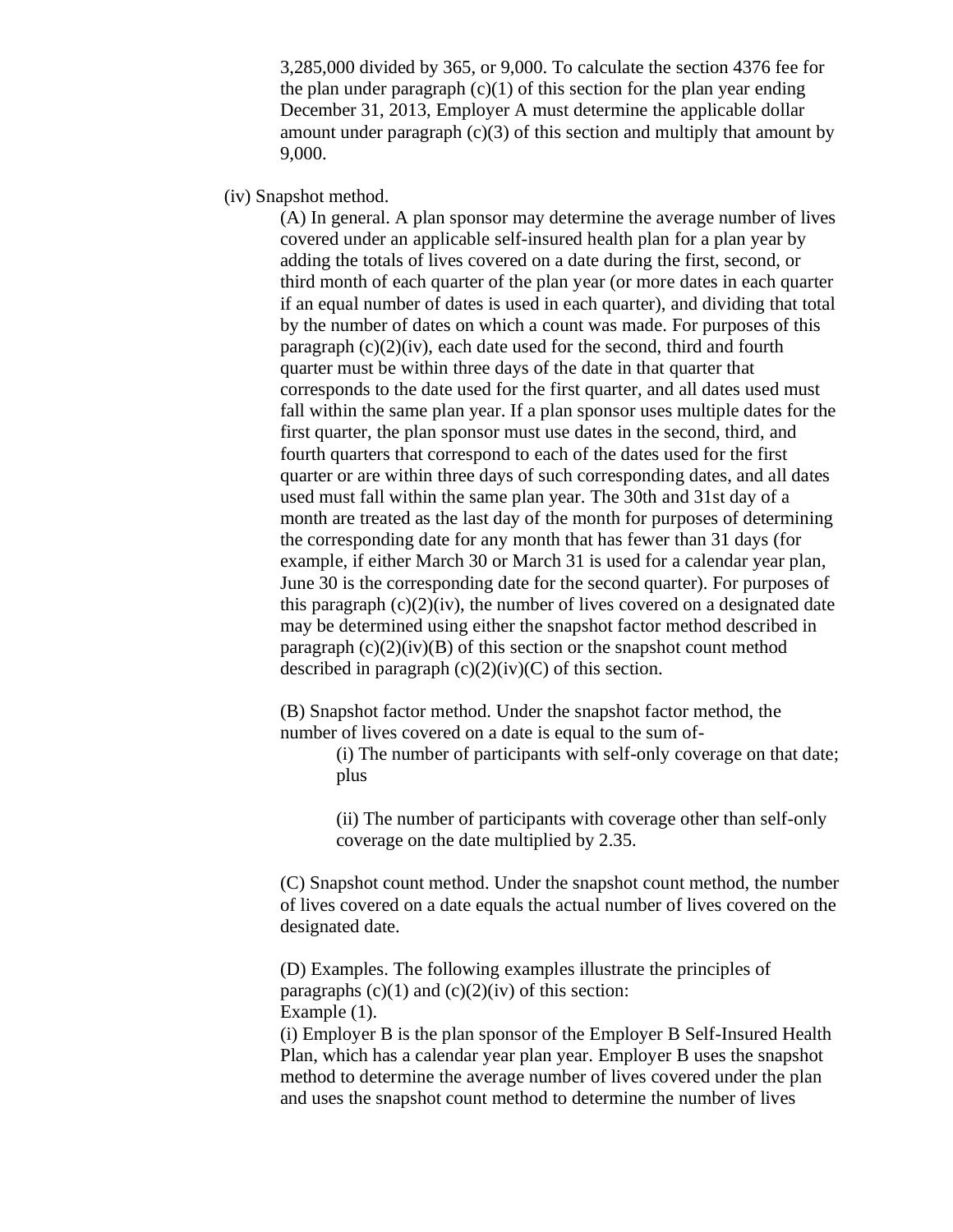covered on a day in the first month of each calendar quarter of the plan year.

(ii) On January 4, 2013, the Employer B Self-Insured Health Plan covers 2,000 lives, on April 5, 2013, 2,100 lives, on July 5, 2013, 2,050 lives, and on October 4, 2013, 2,050 lives. Under the snapshot method, Employer B must determine the average number of lives covered under the Employer B Self-Insured Health Plan for the plan year ending December 31, 2013, as  $8,200 (2,000 + 2,100 + 2,050 + 2,050)$  divided by 4, or 2,050. To calculate the section 4376 fee under paragraph  $(c)(1)$  of this section for the plan year ending December 31, 2013, Employer B must determine the applicable dollar amount under paragraph  $(c)(3)$  of this section and multiply that amount by 2,050.

## Example (2).

(i) Same facts as Example 1, except that for the 2014 plan year Employer B determines the number of lives covered that are not covered by self-only coverage using the snapshot factor method (that is, based on the number of participants with coverage other than self-only coverage multiplied by 2.35 (the factor set forth in  $(c)(2)(iv)$  of this section)).

(ii) On January 10, 2014, Employer B Self-Insured Health Plan provides self-only coverage to 600 employees and other than self-only coverage to 800 employees. On April 11, 2014, Employer B Self-Insured Health Plan provides self-only coverage to 608 employees and other than self-only coverage to 800 employees. On July 11, 2014 and October 10, 2014, Employer B Self-Insured Health Plan provides self-only coverage to 610 employees and other than self-only coverage to 809 employees. (iii) Under the snapshot factor method, Employer B must determine the average number of lives covered under the Employer B Self-Insured Health Plan for the plan year ending December 31, 2014 as  $9,988$  [(600 +  $(800 \times 2.35) + (608 + (800 \times 2.35)) + (610 + (809 \times 2.35)) + (610 + (809$ x 2.35))] divided by 4, or 2,497. To calculate the section 4376 fee under paragraph (c)(1) of this section for the plan year ending December 31, 2014, Employer B must determine the applicable dollar amount under paragraph (c)(3) of this section and multiply that amount by 2,497.

## (v) Form 5500 method.

(A) Calculation method. A plan sponsor may determine the average number of lives covered under a plan for a plan year based on the number of participants reported on the Form 5500, "Annual Return/Report of Employee Benefit Plan," or the Form 5500-SF, "Short Form Annual Return/Report of Small Employee Benefit Plan," that is filed for the applicable self-insured health plan for that plan year, provided that the Form 5500 or Form 5500-SF is filed no later than the due date for the fee imposed by section 4376 for that plan year. For purposes of this paragraph  $(c)(2)(v)$ , the average number of lives covered under the plan for the plan year for a plan offering only self-only coverage equals the sum of the total participants covered at the beginning and the end of the plan year, as reported on the Form 5500 or Form 5500-SF for the applicable selfinsured health plan, divided by 2. For purposes of this paragraph  $(c)(2)(v)$ ,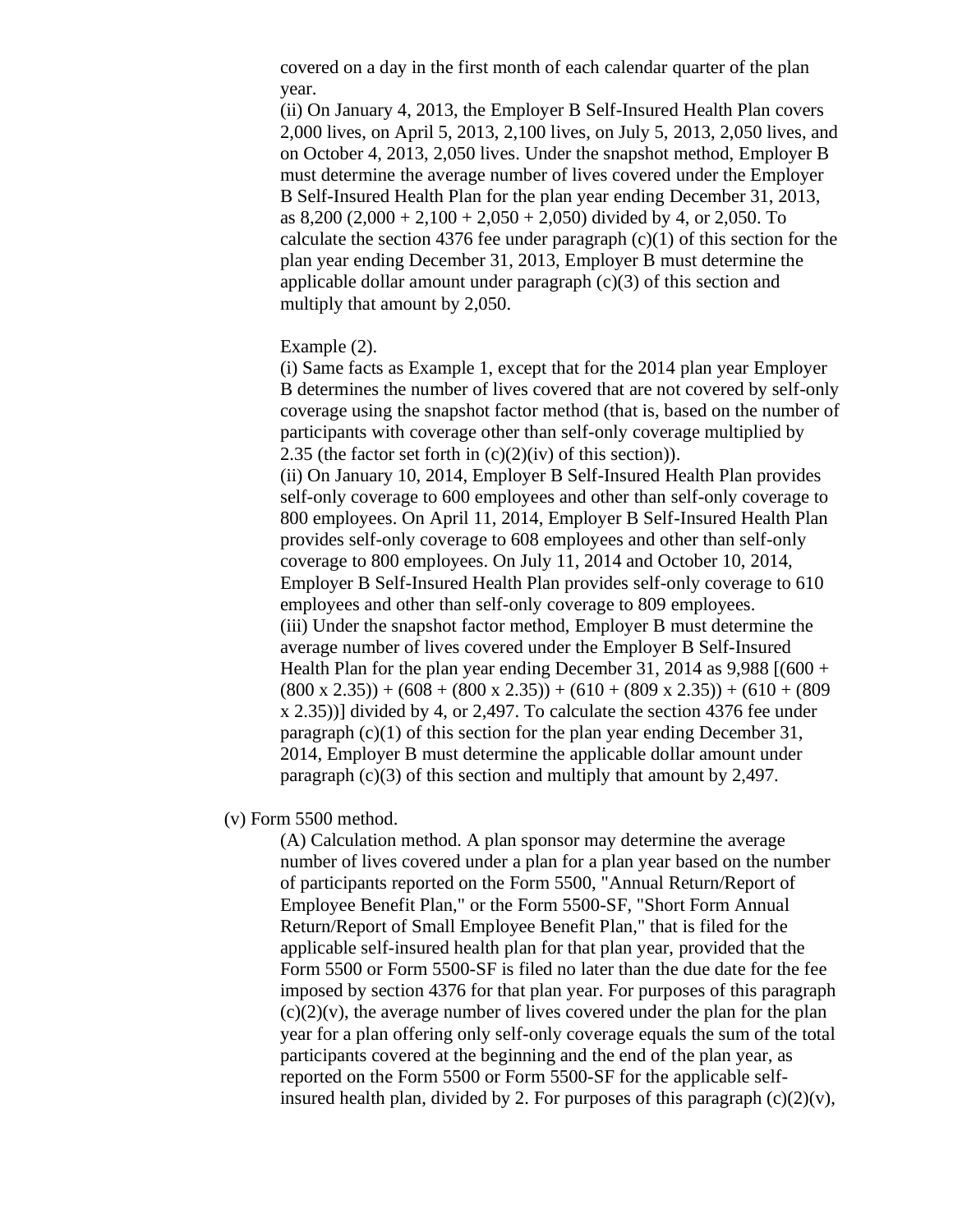the average number of lives covered under the plan for the plan year for a plan offering self-only coverage and coverage other than self-only coverage equals the sum of total participants covered at the beginning and the end of the plan year, as reported on the Form 5500 or Form 5500-SF filed for the applicable self-insured health plan.

(B) Examples. The following examples illustrate the principles of paragraphs  $(c)(1)$  and  $(c)(2)(v)(A)$  of this section: Example (1). Employer C is the plan sponsor of the Employer C Self-Insured Health Plan, which has a calendar year plan year ending on December 31, 2013. Employer C is required to file a Form 5500 for the plan for the 2013 plan year by July 31, 2014. However, on July 30, 2014, Employer C obtains an automatic 2½ month extension for filing the 2013 Form 5500. Employer C files the 2013 Form 5500 on September 30, 2014 (that is, before the October 15 extended due date). Employer C is not eligible to use the Form 5500 method to determine the average number of lives covered under Plan C for the plan year ending on December 31, 2013, because the 2013 Form 5500 was not filed by the original due date (that is, by July 31, 2014) for the return that reports liability for the fee imposed by section 4376 for the 2013 plan year.

Example (2). Same facts as Example 1, except that the Employer C Self-Insured Health Plan has a fiscal year plan year ending on July 31, 2013, and offers only self-only coverage. Employer C files a Form 5500 for the Employer C Self-Insured Health Plan for the plan year ending July 31, 2013 (the 2012 Form 5500), on the extended due date for filing the 2012 Form 5500 (May 15, 2014). Employer C is eligible to use the Form 5500 method to determine the average number of lives covered under Plan C for the plan year ending on July 31, 2013, because the 2012 Form 5500 had been filed by the due date for the return that reports liability for the fee imposed by section 4376 for that plan year (July 31, 2014).

Example (3). Same facts as Example 2, provided further that the Employer C Self-Insured Health Plan 2012 Form 5500 reports 4,000 plan participants on the first day of the plan year and 4,200 plan participants on the last day of the 2012 plan year. For purposes of calculating the fee under section 4376 using the Form 5500 method, Employer C must treat the number of lives covered for the plan year ending July 31, 2013, as equal to the sum of 4,000 and 4,200 or 8,200, divided by 2, or 4,100. To calculate the section 4376 fee under paragraph  $(c)(1)$  of this section for the plan year ending July 31, 2013, Employer C must determine the applicable dollar amount under paragraph  $(c)(3)$  of this section and multiply that amount by 4,100.

Example (4). Same facts as Example 3, except that the Employer C Self-Insured Health plan offers self-only coverage and family coverage. For purposes of calculating the fee under section 4376 using the Form 5500 method, Employer C must treat the number of lives covered for the plan year ending July 31, 2013, as equal to the sum of 4,000 and 4,200, or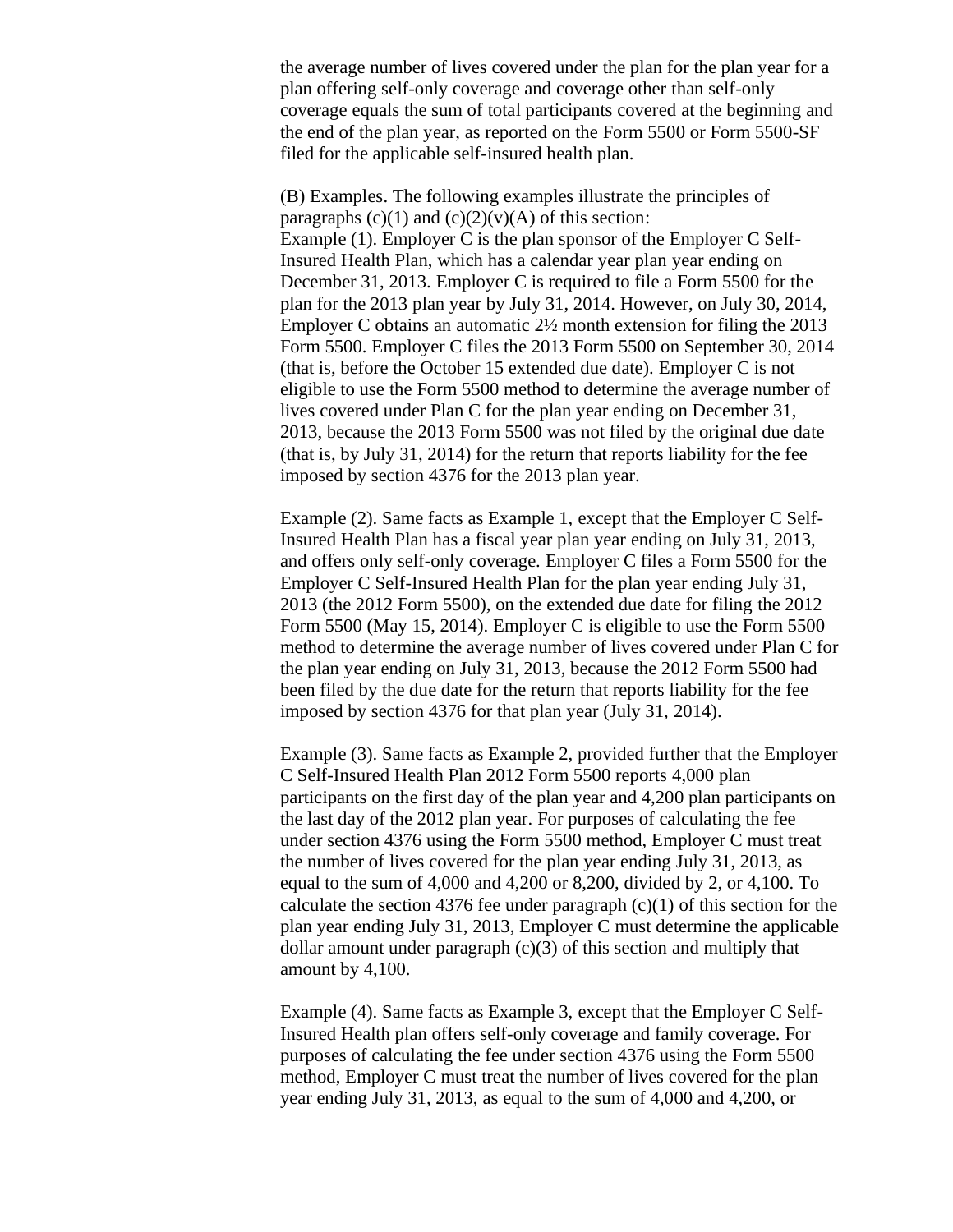8,200. To calculate the section 4376 fee under paragraph (c)(1) of this section for the plan year ending July 31, 2013, Employer C must determine the applicable dollar amount under paragraph  $(c)(3)$  of this section and multiply that amount by 8,200.

(vi) Special rule for health FSAs and HRAs. For purposes of this section, if a plan sponsor does not establish or maintain an applicable self-insured health plan other than a health flexible spending arrangement (health FSA) (as described in section 106(c)(2)) or a health reimbursement arrangement (as described in Notice 2002- 45 (2002-2 CB 93)) (HRA), the plan sponsor may treat each participant's health FSA or HRA as covering a single life (and therefore the plan sponsor is not required to include as lives covered any spouse, dependent, or other beneficiary of the individual participant in the health FSA or HRA, as applicable). If a health FSA or HRA that is an applicable self-insured health plan has the same plan sponsor and plan year as another applicable self-insured health plan other than a health FSA or HRA, the two arrangements may be treated as a single plan under paragraph  $(b)(1)(iii)$  of this section. However, the special counting rule in this paragraph applies only for purposes of the health FSA or HRA and, therefore, applies only for purposes of the participants in the health FSA or HRA that do not participate in the other applicable self-insured health plan. The participants in the health FSA or HRA that participate in the other applicable self-insured health plan will be counted in accordance with the method applied for counting lives covered under that other plan as described in paragraph  $(b)(2)(i)$  of this section. See §601.601(d)(2) of this chapter.

(vii) Special rule for lives covered solely by the fully-insured options under an applicable self-insured health plan.

(A) In general. If an applicable self-insured health plan provides accident and health coverage through fully-insured options and self-insured options, the plan sponsor is permitted to disregard the lives that are covered solely under the fully-insured options in determining the lives covered taken into account for the actual count method (described in paragraph  $(c)(2)(iii)$  of this section), the snapshot method (described in paragraph  $(c)(2)(iv)$  of this section), and the Form 5500 method (described in paragraph  $(c)(2)(v)$  of this section).

(B) Example. The following example illustrates the principles of paragraph  $(c)(2)(\n \n *v*ii)$  of this section: Example.

(i) Employer C is the plan sponsor of the Employer C Health Plan (Plan P). The Plan offers self-only or family health and accident coverage under fully-insured or self-insured options. On June 28, 2015, Employer C files a Form 5500 for Plan P for the plan year ending December 31, 2014 indicating: (1) a total of 4,000 plan participants on the first day of the 2014 plan year; and (2) a total of 4,200 plan participants on the last day of the plan year. Employer C determines that there were 3,000 plan participants (and their families, as applicable) covered under the fully-insured option offered under the plan on the first day of the 2014 plan year, and 2,900 plan participants (and their families, as applicable) covered under the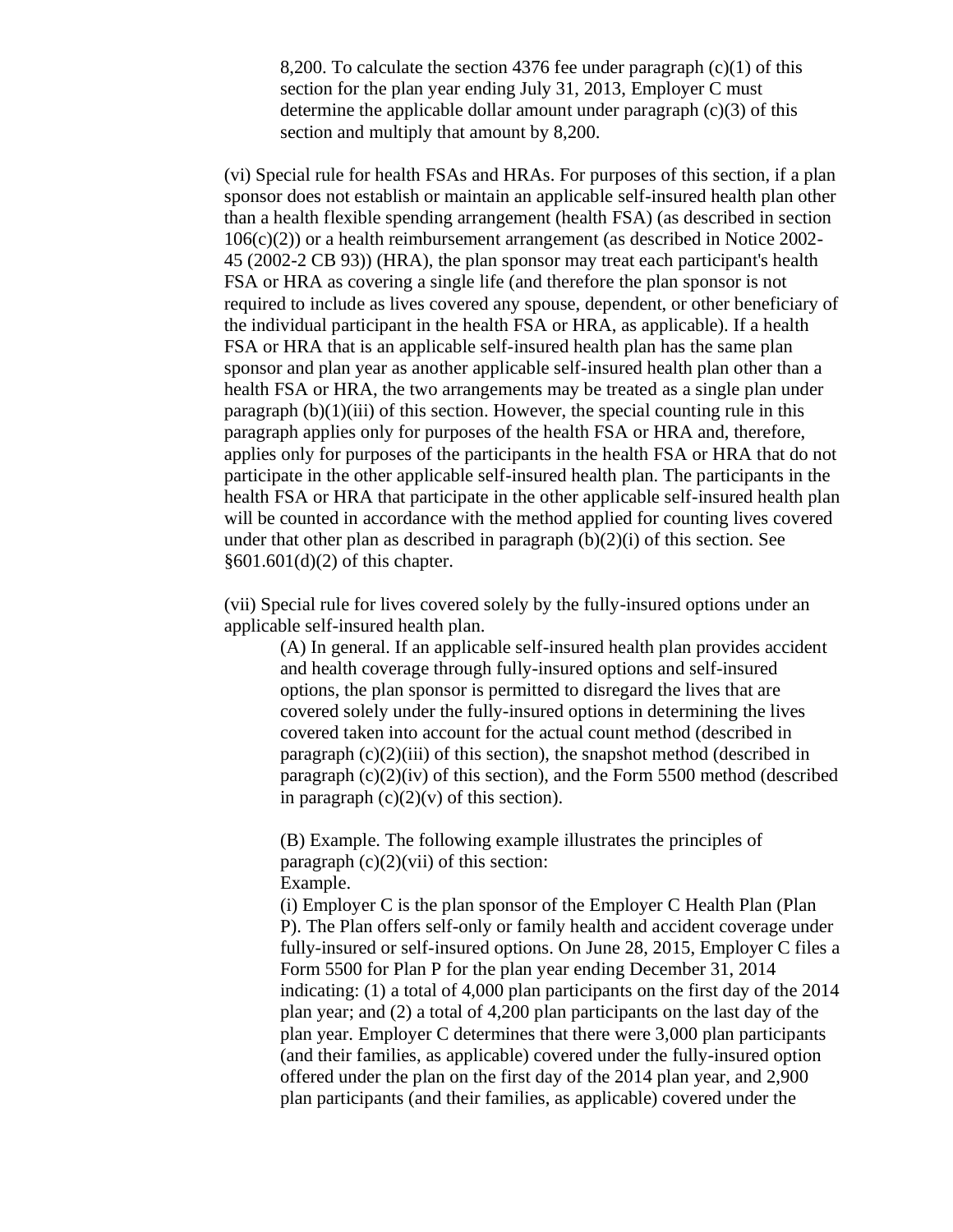fully-insured option on the last day of the 2014 plan year. Employer C uses the Form 5500 method to calculate the number of lives covered for the 2014 plan year.

(ii) Pursuant to paragraph  $(c)(2)(\n{\text{vii}})$  of this section, Employer C determines the number of lives covered for the 2014 plan year as: the sum of 1,000 (4,000 total participants on the first day of the plan year-3,000 participants covered by the specified health insurance policy on the first day of the plan year) and 1,300 (4,200 total participants-2,900 participants covered by the specified health insurance policy on the first day of the plan year), or 2,300. To calculate the section 4376 fee under paragraph (c)(1) of this section for the 2014 plan year, Employer C must determine the applicable dollar amount under paragraph  $(c)(3)$  of this section and multiply that amount by 2,300.

(viii) Special rule for the first year the fee is in effect. Notwithstanding paragraph  $(c)(2)(i)$  of this section, for a plan year beginning before July 11, 2012, and ending on or after October 1, 2012, a plan sponsor may determine the average number of lives covered under the plan for the plan year using any reasonable method.

(3)Applicable dollar amount. For a plan year ending on or after October 1, 2012, and before October 1, 2013, the applicable dollar amount is \$1. For a plan year ending on or after October 1, 2013, and before October 1, 2014, the applicable dollar amount is \$2. For any plan year ending in any Federal fiscal year beginning on or after October 1, 2014, the applicable dollar amount is equal to the sum of-

(i) The applicable dollar amount for the plan year ending in the previous Federal fiscal year; plus

(ii) The amount equal to the product of-

(A) The applicable dollar amount for the plan year ending in the previous Federal fiscal year; and

(B) The percentage increase in the projected per capita amount of the National Health Expenditures most recently released by the Department of Health and Human Services before the beginning of the Federal fiscal year.

 $(4)$ Examples. The following examples illustrate the principle of paragraph  $(c)(3)$  of this section.

Example (1). (Calendar year plan).

(i) Plan Sponsor C maintains Plan X which has a calendar year plan year; the plan continues in operation for the entire calendar years 2012 through 2019. Plan X is an applicable self-insured health plan, within the meaning of  $\S$  46.4376-1(b)(1), and Plan Sponsor C is liable for the fee imposed by section 4376, determined in accordance with these regulations, beginning with the 2012 plan year-the plan year beginning January 1, 2012, and ending December 31, 2012-and ending with the 2018 plan year-the plan year beginning January 1, 2018, and ending December 31, 2018. In accordance with  $§40.6071(a)-1(c)$  of this chapter: